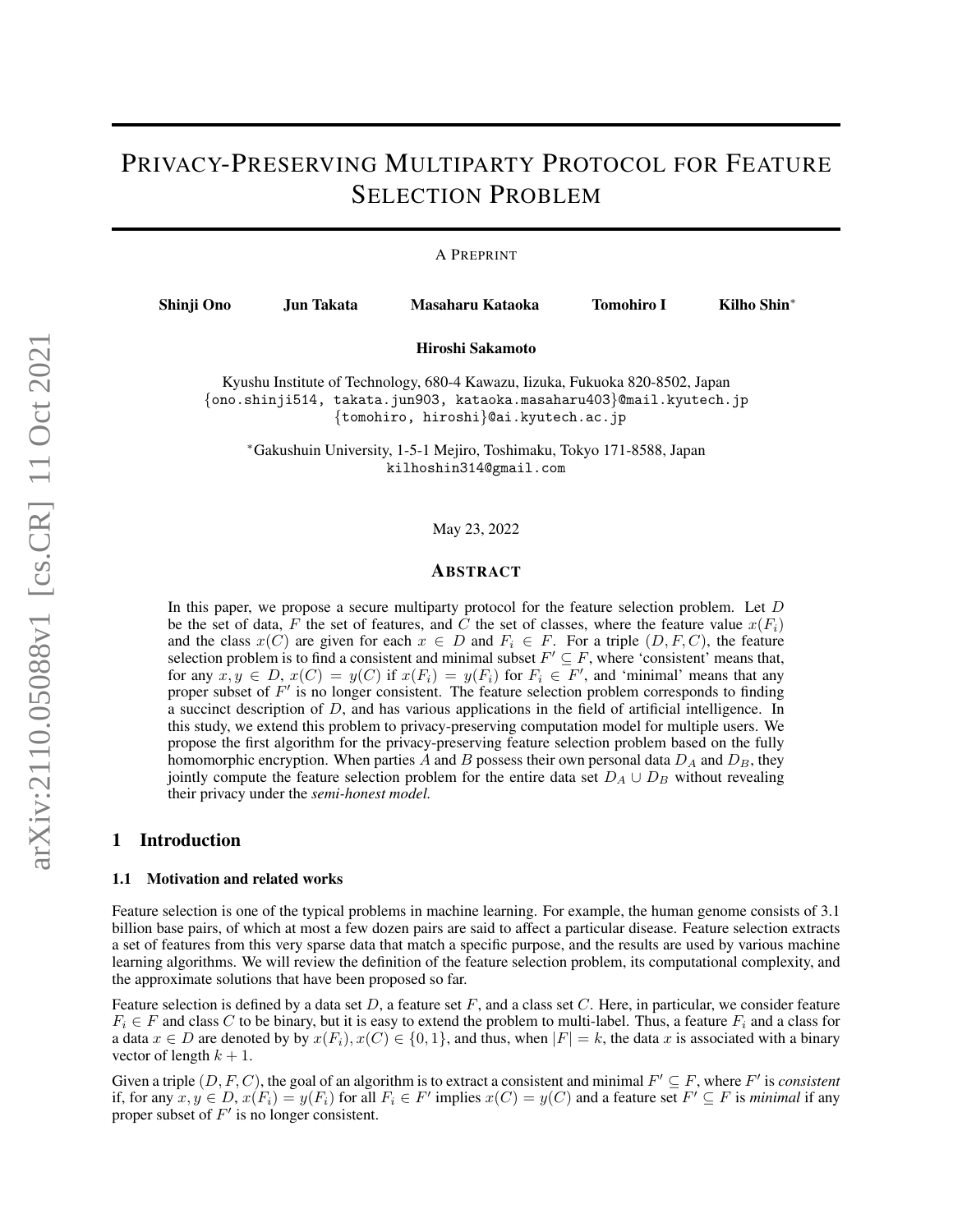|                    | $\,F_1$ | $F_2$ | Г3    | $\scriptstyle F_4$ | $F_{5}$ |  |
|--------------------|---------|-------|-------|--------------------|---------|--|
| $x_1$              |         |       |       |                    |         |  |
| $x_2$              |         |       |       |                    |         |  |
| $x_3$              |         |       |       |                    |         |  |
| $\boldsymbol{x}_4$ |         |       |       |                    |         |  |
| $\boldsymbol{x}_5$ |         |       |       |                    |         |  |
| $x_6$              |         |       |       |                    |         |  |
| $x_7$              |         |       |       |                    |         |  |
| $x_8$              |         |       |       |                    |         |  |
| $F_i,$             | 0.189   | 189   | 0.049 | .000               | 0.000   |  |

<span id="page-1-0"></span>Table 1: An example dataset shown in [\[15\]](#page-8-0).

<span id="page-1-1"></span>Table 2: Time and space complexities of the baseline and improved algorithms for secure CWC. Here, the cost of encryption and homomorphic operations (addition, multiplication, and comparison) for arbitrary integers is considered constant.

| <b>Algorithm</b>                      | Time                       | <b>Space</b> |
|---------------------------------------|----------------------------|--------------|
| a naive CWC on plaintext $\boxed{16}$ | $O(kmn + k \log k)$        | O(kmn)       |
| secure CWC (baseline)                 | $O(kmn\log k + k\log^2 k)$ | O(kmn)       |
| improved                              | $O(kmn + k \log^2 k)$      | O(kmn)       |

To our knowledge, the most common method for finding features that characterize  $C$  is to select features that show higher relevance in some statistical measure. The relevance of individual features can be estimated using statistical measures such as mutual information and Bayesian risk. For example, at the bottom row of Table [1,](#page-1-0) the mutual information score  $I(F_1, C)$  of each feature  $F_i$  to class labels is described. We can see that  $F_1$  is more relevant than  $F_5$ , since  $I(F_1, C) > I(F_5, C)$ . Based on the mutual information score,  $F_1$  and  $F_2$  of Table [1](#page-1-0) will be selected to explain C. However, looking into D more closely, we understand that  $F_1$  and  $F_2$  cannot determine C uniquely. In fact, we find  $x_2$  and  $x_5$  with  $x_2(F_1) = x_5(F_1)$  and  $x_2(F_2) = x_5(F_2)$  whose class labels are different. On the other hand, we can also find the fact that  $F_4$  and  $F_5$  uniquely determine C by the formula  $C = F_4 \oplus F_5$  while  $I(F_4, C) = I(F_5, C) = 0$ holds. Therefore, the traditional method based on relevance scores of individual features misses the right answer.

This problem is well known as the problem of interacting features, which has been intensively studied in machine learning research. The literature describes a class of feature selection algorithms that can solve this problem, referred to as consistency-based feature selection [\[2,](#page-7-0) [11,](#page-8-2) [14,](#page-8-3) [16,](#page-8-1) [17\]](#page-8-4). CWC (Combination of Weakest Components) [\[16\]](#page-8-1) is the most simplest one of these consistency-based feature selection algorithms. CWC is the simplest of such consistencybased feature selection algorithms, and even though CWC uses the most rigorous measure, it shows one of the best performances in terms of accuracy as well as computational speed compared to other methods [\[15\]](#page-8-0).

#### 1.2 Our contribution

We extend the feature selection problem to multi-users having their own private datasets and propose the first secure multi-party protocol to jointly compute the feature selection over the entire data without revealing their private information.

Our proposed method is a two-party protocol based on the fully homomorphic encryption. Here, we briefly explain the related works of homomorphic cryptosystem. Given a public-key cryptosystem, let  $E[m]$  be an integer m encrypted with its public key; if  $E[m + n]$  (the cipher text of  $m + n$ ) can be computed from  $E[m]$  and  $E[n]$  only with public information, in particular without decrypting  $E[n]$  and  $E[n]$ , then E is said to be additive homomorphic, and if  $E[mn]$ can also be computed from  $E[m]$  and  $E[n]$  in addition, then E is said to be fully homomorphic. Besides, when any plaintext  $m$  can encrypt into any element of a set consisting of sufficiently many ciphertexts and for each execution of encryption, such a ciphertext is chosen probabilistically,  $E$  is said to be probabilistic. For a cryptosystem, being probabilistic is required to satisfy the security of ciphertext *indistinguishability*: given  $x_1, x_2$  and  $E[x_i]$  when i is secretly selected one of 1 and 2 uniformly at random, it is computationally impossible to guess  $i$ .

In the last two decades, various homomorphic encryptions have been proposed that satisfy those homomorphic properties. The first (probabilistic) additive homomorphic encryption was proposed by Paillier [\[12\]](#page-8-5). Somewhat homomorphic encryption that allows a sufficient number of additions and a restricted number of multiplications have also been proposed [\[3,](#page-7-1) [5,](#page-7-2) [6\]](#page-7-3), and by using these cryptosystems, we can compute more difficult problems, such as the inner product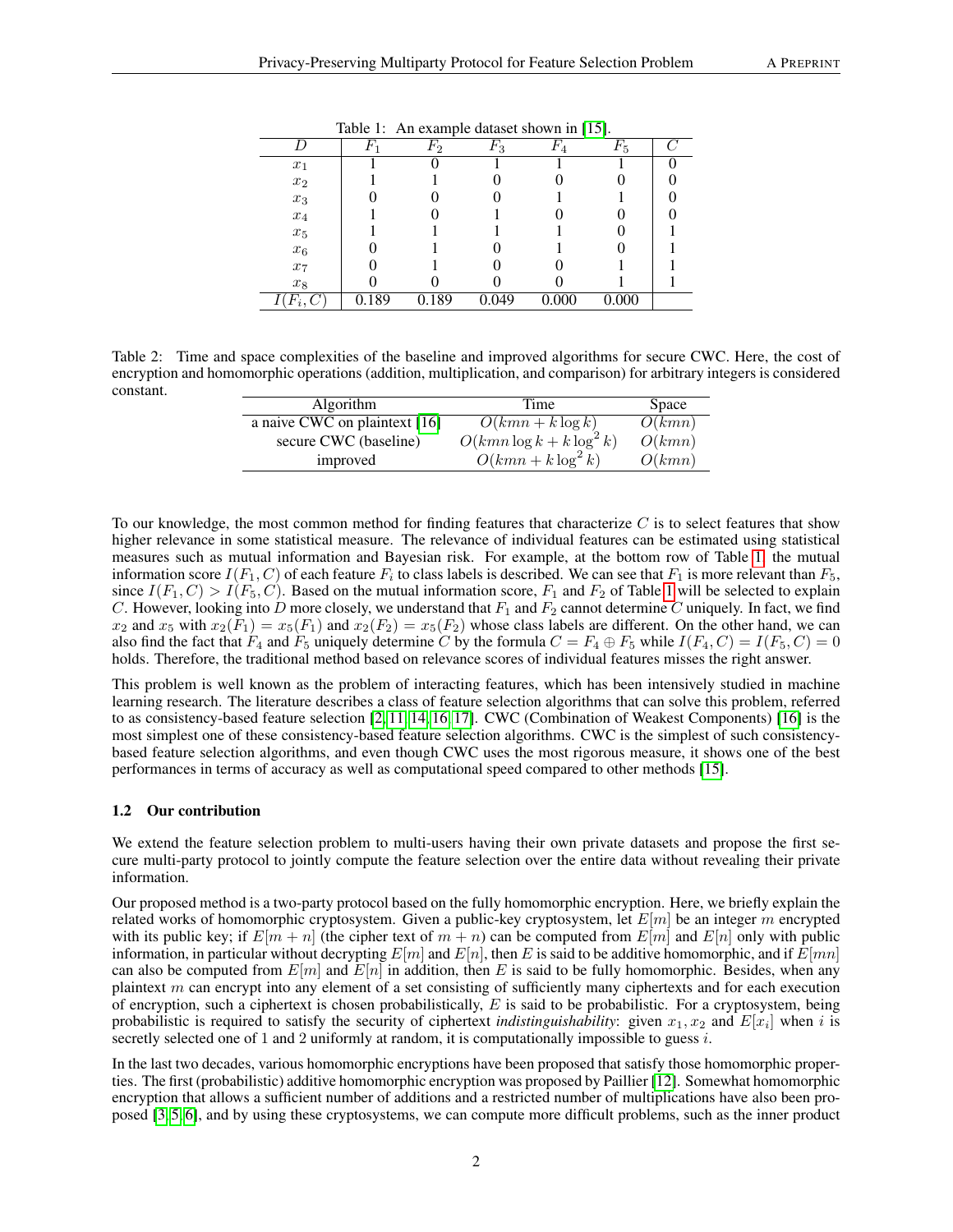of two vectors. The first fully homomorphic encryption with unlimited number of additions and multiplications was proposed by Gentry [\[9\]](#page-7-4), and since then, useful libraries for the fully homomorphic encryption have been developed specially for bitwise operations and floating point operations.

TFHE [\[7,](#page-7-5) [8\]](#page-7-6) is known as a fastest fully homomorphic encryption specialized for bitwise operations. In this study, we use TFHE to design our algorithm for the multi-party protocols of feature selection problems. We assume that parties A and B have their own private data  $D_A$  and  $\overline{D}_B$ , and  $F = \{F_1, \ldots, F_m\}$  and  $C = \{0, 1\}$  are known. Under the assumption that the parties can use their respective TFHE, say  $E_A$  and  $E_B$ , the goal of the parties is to jointly compute the result of CWC algorithm on the plain data  $D = D_A \cup D_B$ , without revealing any other information about  $D_A$  and  $D_B$ .

We summarize the results of this work in Table [2.](#page-1-1) *baseline* is a naive algorithm that simulates the original CWC [\[16\]](#page-8-1) over the ciphertexts using TFHE operations. Given  $(D, F, C)$ , the essential task of CWC is to sort  $F = \{F_1, \ldots, F_k\}$ in an increasing order of their relevance to C. Using the sorted  $F_i \in F$ , CWC decides whether or not  $F_i$  should be selected for  $i = 1, \ldots, k$ . The resulting features  $\{F_{i_1}, \ldots, F_{i_\ell}\} \subseteq F$  are the output of CWC.

It is well-known that sorting, the main task in CWC, is one of most difficult problems in secure computation. So we propose an improvement of the baseline algorithm reducing the cost of sorting. We show the time and space complexities for both algorithms in Table [2.](#page-1-1) This significantly improved the time complexity while maintaining the space complexity. We also implemented the baseline algorithm and examined its running time for real data. As a result, it was confirmed that most of the time was spent on sorting. The implementation of an improved algorithm is a future work.

# 2 Preliminaries

#### 2.1 CWC algorithm over plaintext

For the dataset D associated with F and C, we generally assume that D contains no error, i.e., if  $x(F_i) = y(F_i)$  for all i,  $x(C) = y(C)$ . When D contains such errors, these are removed beforehand, then as a result, D contains at most one  $x \in D$  with the same feature values.

We describe the original algorithm for finding a minimal consistent features in Algorithm [1.](#page-2-0) Given D with  $F_i$  and  $C = \{0, 1\}$ , a data  $x \in D$  of  $x(C) = 1$  is called a positive data and  $y \in D$  of  $y(C) = 0$  is called a negative data. Let n be the number of positive data and  $m = |D| - n$ . Let  $x_p$  be the p-th positive data  $(1 \le p \le n)$  and  $y_q$  the q-th negative data  $(1 \le q \le m)$ . Then, the bit string  $B_i$  of length  $nm$  is defined by:  $B_i[m(p-1)+q] = 0$  if  $x_p(F_i) = x_q(F_i)$ and  $\mathbf{B}_i[m(p-1)+q] = 1$  otherwise.  $\mathbf{B}_i[m(p-1)+q] = 0$  means that  $F_i$  is not consistent with the pair  $(x_p, x_q)$ because  $x_p(F_i) = x_q(F_i)$  despite  $x_p(C) \neq x_q(C)$ . Recall that  $F_i$  is said to be consistent only if  $x(F_i) = y(F_i)$ implies  $x(C) = y(C)$  for any  $x, y \in D$ . Thus,  $||\mathbf{B}_i||$  is defined to be the number of 1s in  $\mathbf{B}_i$ .

For a subset  $F' \subseteq F$ ,  $F'$  is said to be consistent, if for any  $p \in [1, n]$  and  $q \in [1, m]$ , there exists i such that  $F_i \in F'$ and  $B_i[m(p-1)+q] = 1$  hold. Using this, CWC removes irrelevant features from F to construct a minimal consistent feature set<sup>[1](#page-2-1)</sup>.

<span id="page-2-0"></span>Algorithm 1 The algorithm CWC for plaintext

1: Input: A dataset D associated with features  $F = \{F_1, \ldots, F_k\}$  and class  $C = \{0, 1\}$ .

- 2: Output: A minimal consistent subset  $S \subseteq F$ .
- 3: Sort  $F_1, \ldots, F_k$  in the incremental order of  $||\mathbf{B}_i||$ .

```
4: Let \pi be the sorted indices of \{1, \ldots, k\}.
```

```
5: for i = 1, ..., k do
```

```
6: if F \setminus \{F_{\pi[i]}\}\is consistent then
```

```
7: update \overline{F} \leftarrow F \setminus \{F_{\pi[i]}\}\
```

```
8: end if
```

```
9: end for
```
In Table [3,](#page-3-0) we show an example of D and the corresponding  $B_i$ . Let us consider the behavior of CWC on this example. All  $B_i$  (1  $\leq i \leq 4$ ) are computed as preprocessing. Then, the features are sorted by the order  $||B_2|| = 5 \leq ||B_4||$  $5 \leq ||\mathbf{B}_3|| = 6 \leq ||\mathbf{B}_1|| = 8$  and  $\pi = (2, 4, 3, 1)$ . By the consistency order  $\pi$ , CWC checks whether  $F_{\pi[i]}$  can be removed from the current F. By the consistency measure, CWC removes  $F_2$  and  $F_4$  and the resulting  $\{F_1, F_3\}$  is the output. In fact, we can predict the class of x by the logical operation  $\overline{x(F_1)} \wedge x(F_3)$ .

<span id="page-2-1"></span><sup>&</sup>lt;sup>1</sup>Finding a smallest consistent feature set is clearly NP-hard due to an obvious reduction from the minimum set cover.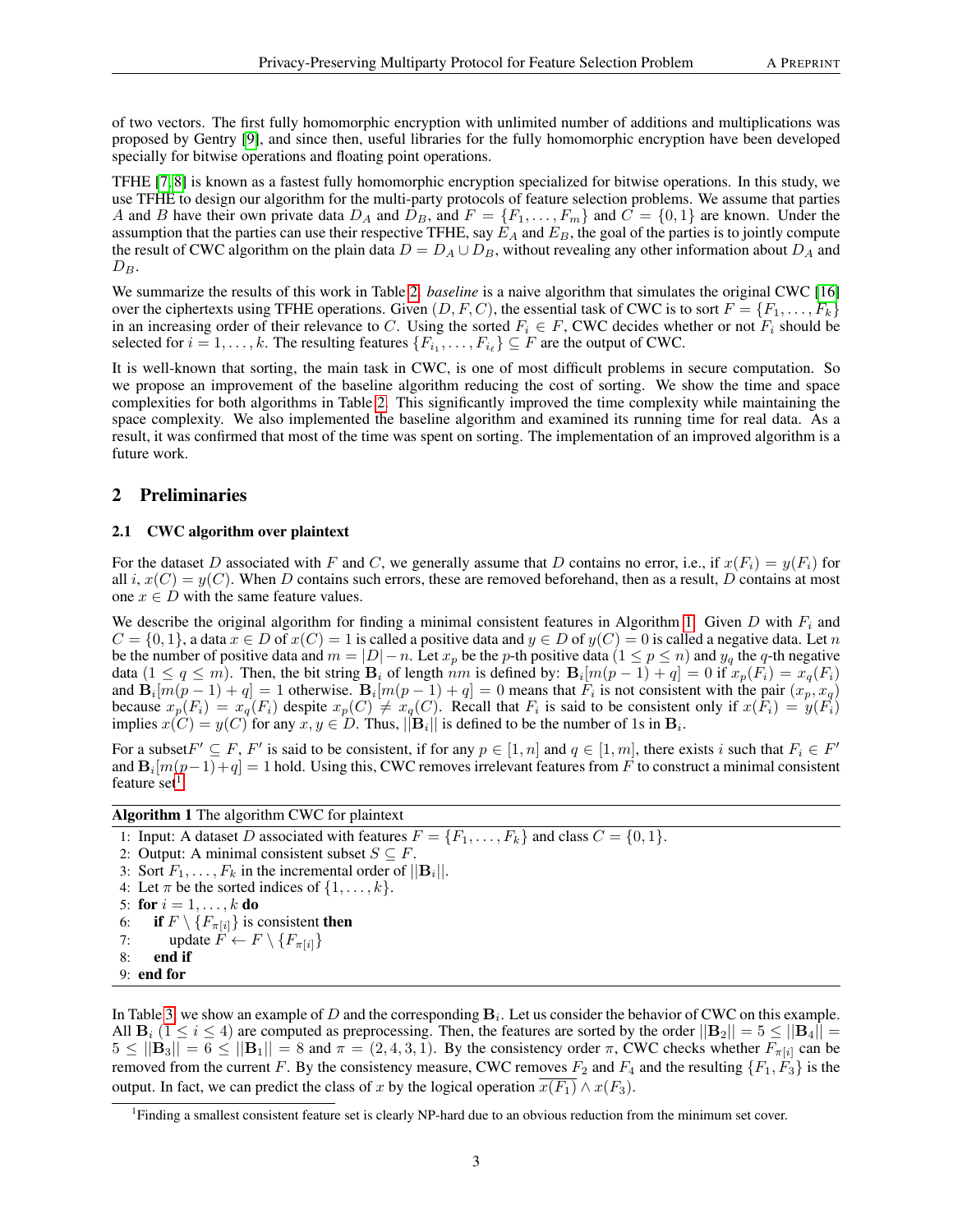<span id="page-3-0"></span>Table 3: An example dataset D with  $F = \{F_1, F_2, F_3, F_4\}$  and  $C = \{0, 1\}$ . For  $n = 2$  and  $m = 5$ , the bit string  $\mathbf{B}_i$  is defined by the value of  $x_p(F_i) = x_q(F_i)$ . For example,  $\mathbf{B}_1 = (1, 1, 0, 1, 1, 1, 1, 0, 1, 1)$  because  $x_p(F_i) = x_q(F_i)$  only for the two pairs  $(p, q) = (1, 4), (4, 5)$ . Similarly,  $\mathbf{B}_2 = (1, 0, 0, 1, 0, 0, 1, 1, 0, 1)$ ,  $\mathbf{B}_3 = (0, 1, 1, 0, 1, 0, 1, 1, 0, 1)$ ,  $\mathbf{B}_4 = (0, 0, 1, 0, 0, 1, 1, 0, 1, 1).$ 

| $x_i \in D$        | $^{\prime}2$ | 3 | 4 |  |
|--------------------|--------------|---|---|--|
| $x_1$              |              |   |   |  |
| $\boldsymbol{x}_2$ |              |   |   |  |
| $\boldsymbol{x_3}$ |              | 0 |   |  |
| $\boldsymbol{x}_4$ |              |   |   |  |
| $\boldsymbol{x}_5$ |              |   |   |  |
| $x_{\rm 6}$        |              |   |   |  |
| $x_7$              |              |   |   |  |

#### 2.2 TFHE: a faster fully homomorphic encryption

For the privacy-preserving CWC, D is entirely encrypted by a fully homomorphic encryption. We review the TFHE [\[8\]](#page-7-6), one of the fastest libraries allowing the bitwise addition (this means XOR  $\oplus$ ) and bitwise multiplication (AND '·'). On TFHE, any integer is encrypted bitwise: For  $\ell$ -bit integer  $m = (m_1, \ldots, m_\ell)$ , we denote its bitwise encryption by  $E[m] \equiv (E[m_1], \ldots, E[m_\ell])$ , for short. These operations are denoted by  $E[x] \oplus E[y] \equiv E[x \oplus y]$  and  $E[x] \cdot E[y] \equiv E[x \cdot y]$  for  $x, y \in \{0, 1\}$  and the ciphertexts  $E[x]$  and  $E[y]$ . An encrypted array is denoted in the same way. For example, when x and y are integers of length  $\ell$  and  $\ell'$ , respectively, we abbreviate the bitwise encryption of a sequence of integers, e.g.,  $E(x, y)$  denotes the following ciphertext.

$$
E(x,y) \equiv (E[x], E[y]) \equiv ((E[x_1], \ldots, E[x_\ell]), (E[y_1], \ldots, E[y_{\ell'}]))
$$

By the elementary operations  $E[x] \oplus E[y]$  and  $E[x] \cdot E[y]$ , TFHE allows all arithmetic and logical operations. Here, we describe how to construct the adder and comparison operations. Let x, y be  $\ell$ -bit integers and  $x_i, y_i$  be the i-th bit of x, y respectively. Let  $c_i$  be the i-th carry-in bit and  $s_i$  is the i-th bit of the sum  $x + y$ . Then, we can get  $E[x + y]$ by the bitwise operations of ciphertexts using  $s_i = x_i \oplus y_i \oplus c_i$  and  $c_{i+1} = (x_i \oplus c_i) \cdot (y_i \oplus c_i) \oplus c_i$ . Based on the adder, we can construct other operations like subtraction, multiplication, and division. For example,  $E[x - y]$  is obtained by  $E[x+(-y)]$ , where  $(-y)$  is the bit complement of y obtained by  $y_i \oplus 1$  for all i-th bit. On the other hand, we also review the comparison. We want to get  $E[x \leq ?y]$  without decrypting x and y where  $x \leq ?y = 1$  if  $x \leq y$ and  $x < ?y = 0$  otherwise. Here, we can get the bit  $x < ?y$  as the most significant bit of  $x + (-y)$  over ciphertexts. Similarly, we can compute the encrypted bit  $E[x = ?y]$  for the equality test.

Adopting those operations of TFHE, we design a secure multi-party CWC. In this paper, we omit the details of TFHE (see e.g., [\[7,](#page-7-5) [8\]](#page-7-6)).

# 3 Algorithms

#### 3.1 Baseline algorithm

We propose our baseline algorithm, which is a privacy-preserving version of CWC. In this subsection, we consider a two-party protocol, where a party A has his private data and outsources the computation of CWC to another party B, but our baseline algorithm is easily extended to a multi-party protocol where more than two parties cooperate one another to select features with the joint data. During the computation, party  $B$  should not gain other information than the number n of positive data, the number m of negative data and the number k of features. Note that party  $A$ can conceal the actual number of data by inserting dummy data and telling the inflated numbers n and m to  $B$ . The algorithm can distinguish dummy data by adding an extra bit indicating the data is a dummy iff the bit is 1. For each class the values of features and dummy bit of data in the class are encrypted by public key of A and sent to B.

The algorithm consists of three steps: Computing encrypted bit string  $E(\mathbf{B}_i)$ , sorting  $E(\mathbf{B}_i)$ 's and executing feature selection on  $E(\mathbf{B}_i)$ 's.

Since all data in this subsection is encrypted by public key of A, we omit the description of the encryption function  $E$ to simplify presentation.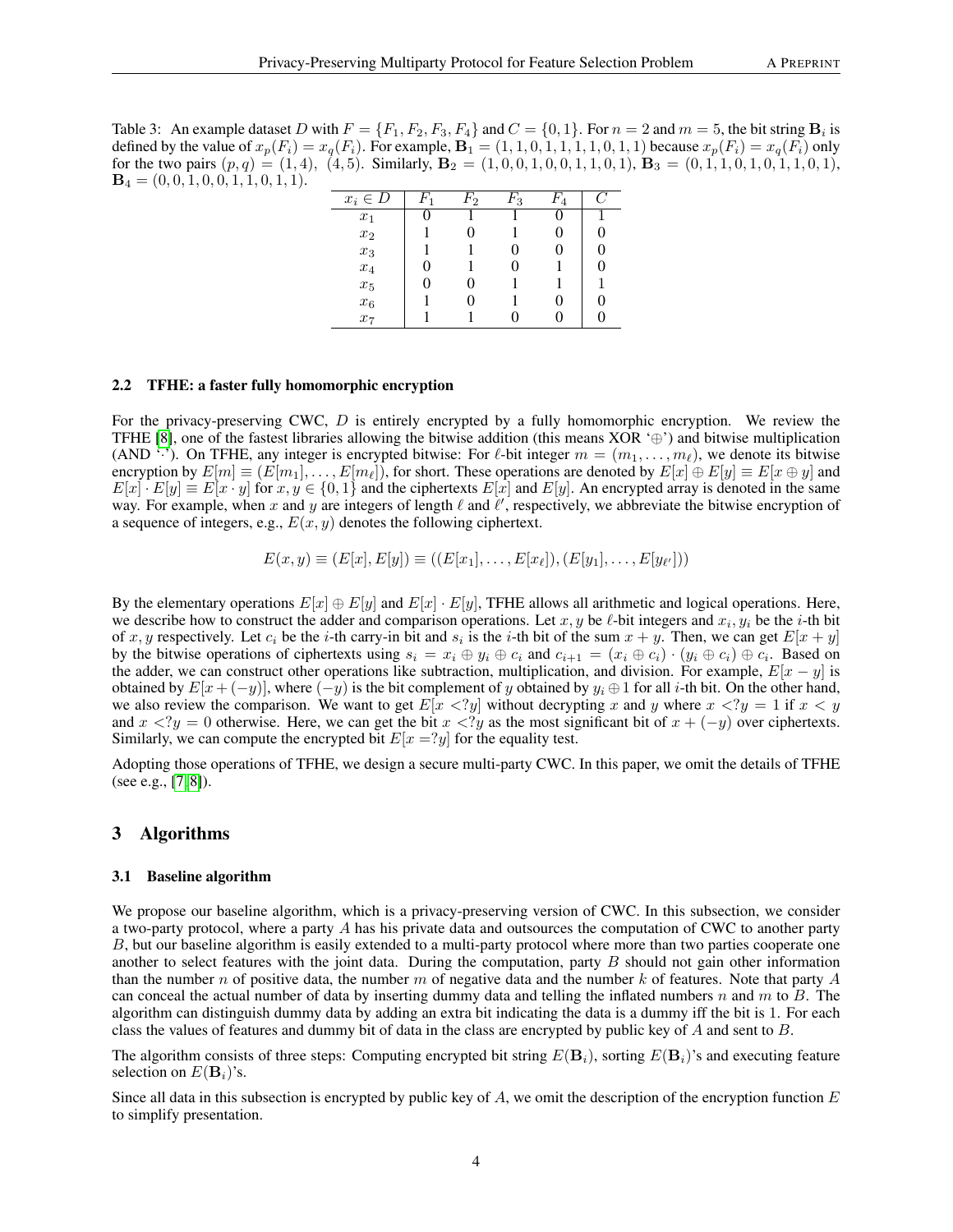# 3.1.1 Computing  $B_i$

We can compute  $B_i[m(p-1)+q]$  by  $(x_p(F_i) \oplus x_q(F_i)) \vee x_p(d) \vee x_q(d)$ , where  $x(d)$  represents the dummy bit for data x.  $(x_p(F_i) \oplus x_q(F_i))$  becomes 0 iff  $F_i$  is inconsistent for the pair of  $x_p$  and  $x_q$ . The part " $\vee x_p(d) \vee x_q(d)$ " is added to make the whole value 1 when one of the data is a dummy. It takes  $O(kmn)$  time and space in total.

# 3.1.2 Sorting B's

We can compute  $||\mathbf{B}_i||$  in encrypted form by summing up values in  $\mathbf{B}_i$  in  $O(mn \log(mn))$  time (noting that each operation on integers of  $\log(mn)$  bits takes  $O(\log(mn))$  time). Instead we can set an upper bound  $b_{max}$  of the bits used to store consistency measure to reduce the time complexity to  $O(mnb_{max})$ .

Then sorting B's in the incremental order of consistency measures can be done using any sorting network in which comparison and swap are conducted in encrypted form without leaking the information about ordering of features. Note that, in this approach, the algorithm has to spend  $\Theta(mn + \log k)$  time to swap (or pretend to swap) two bit strings and original feature indices of  $\log k$  bits regardless that two features are actually swapped or not. Since this is the heaviest part in our baseline algorithm, we will show how to improve it. Using AKS sorting network [\[1\]](#page-7-7) of size  $O(k \log k)$ , the total time for sorting  $\mathbf{B}_i$ 's is  $O(mnb_{max} + (mn + b_{max} + \log k)k \log k)$ .

In our experiments we use a more practical sorting network of Batcher's odd-even mergesort [\[4\]](#page-7-8) of size  $O(k \log^2 k)$ . Recently, a simple oblivious radix sort [\[10\]](#page-8-6) in  $O(k \log k)$  algorithm under the assumption that the bit length of each integer is constant.

### 3.1.3 Selecting features

Let  $(F_{\pi(1)},...,F_{\pi(k)})$  be the sorted list of features. We first compute a sequence of bit strings  $(Z_2,...,Z_k)$  of length mn each such that  $Z_i[h] = \bigvee_{j=i}^k \mathbf{B}_{\pi(j)}[h]$  for any  $2 \le i \le k$  and  $1 \le h \le mn$ , namely  $Z_i$  is the bit array storing cumulative or of each position h for  $B_{\pi(i)}$ ,  $B_{\pi(i+1)}, \ldots, B_{\pi(k)}$ . The computation takes  $O(kmn)$  time and space.

For feature selection, we simulate Algorithm [1](#page-2-0) on encrypted B's and Z's. In addtion we use two 0-initialized bit arrays, R of length k and S of length mn.  $R[i]$  is meant to store 1 iff the i-th feature (in sorted order) is selected. S is used to keep track of the cumulative or for the bit strings of the currently selected features. Namely,  $S[h]$  is set to  $\bigvee_{\alpha=1}^{\ell} \mathbf{B}_{\pi(j_{\alpha})}[h]$  if  $\ell$  features  $\{F_{\pi(j_1)}, \ldots, F_{\pi(j_{\ell})}\}$  have been selected at the moment.

Suppose that we are in the *i*-th iteration of the for loop of Algorithm [1.](#page-2-0) Note that  $F \setminus \{F_{\pi(i)}\}$  is consistent iff  $\bigwedge_{h=1}^{mn} (Z_{i+1}[h] \vee S[h])$  is 1. Since we keep the *i*-th feature iff  $F \setminus \{F_{\pi(i)}\}$  is inconsistent, the algorithm sets  $R[i] =$  $\neg \bigwedge_{h=1}^{mn} (Z_{i+1}[h] \vee S[h])$ . After computing  $R[i]$ , we can correctly update S by  $S[h] \leftarrow S[h] \vee (R[i] \wedge B_{\pi(i)}[h])$  for every  $1 \leq h \leq mn$  in  $O(mn)$  time.

Since each feature is processed in  $O(mn)$  time, the total computational time is  $O(kmn)$ .

#### 3.1.4 Summing up analysis

The bottleneck of computational time is  $O(mnb_{max} + (mn + b_{max} + \log k)k \log k)$  of the sorting step. Since CWC works with any consistent measure, we do not have to use  $||\mathbf{B}_i||$  in full accuracy, and thus, we assume that  $b_{max}$  is set to be a constant. Under the assumption, we obtain the following theorem.

**Theorem 1** We can securely simulate CWC in  $O(kmn \log k + k \log^2 k)$  time and  $O(kmn)$  space without revealing *the private data of the parties under the assumption that TFHE is secure.*

**proof.** According to the discussion above, computing  $B_i$  for all features takes  $O(kmn)$  time and space, sorting features takes  $O(mnb_{max} + (mn + b_{max} + \log k)k \log k) = O(kmn \log k + k \log^2 k)$  time, and selecting features takes  $O(kmn)$  time. Finally, party B computes in  $O(k \log k)$  time an integer array P with  $P[h] = R[h] \cdot \pi(h)$ , which stores the original indices of selected features. Party  $B$  randomly shuffles  $P$  and sends to party  $\vec{A}$  as the result of CWC. Therefore, we can securely simulate CWC in  $O(kmn \log k + k \log^2 k)$  time and  $O(kmn)$  space.

#### 3.2 Improvement of secure CWC

The task of sorting is a major bottleneck for CWC in secret computation presented above. The reason is that pointers cannot be moved over ciphertexts. For example, consider the case of secure integer sort. Let the variables x and y contain integers a and b, respectively. Here, by performing the secure operation  $a \lt 2b$ , the result is obtained as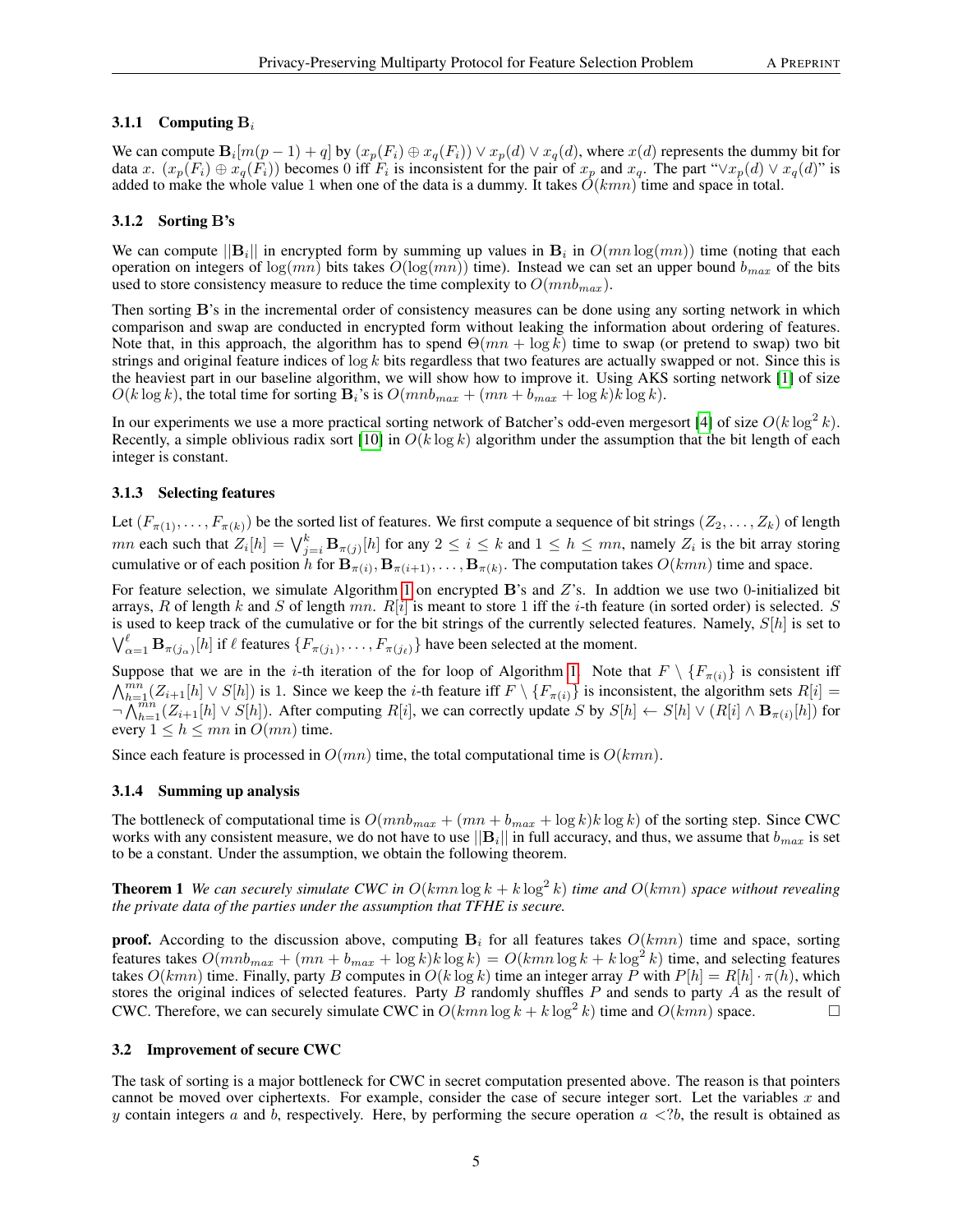<span id="page-5-0"></span>**Algorithm 2** Mix network between A and B for integer array, e.g.,  $(x, y)$ 

- 1: Assumption:  $E_A$  and  $E_B$  are A's and B's public key encryption functions that are homomorphic for addition and probabilistic, respectively.
- 2: A generates random  $r_x, r_y$  and sends  $(E_B[x + r_x], E_B[y + r_y])$  and  $(E_A[r_x], E_A[r_y])$  to B.
- 3: B generates random  $r'_x$ ,  $r'_y$  and sends  $\pi(E_B[x + r_x + r'_x], E_B[y + r_y + r'_y])$  and  $\pi(E_A[r_x + r'_x], E_A[r_y + r'_y])$  to A.
- 4: A obtains  $\pi(E_B[x], E_B[y])$ .

#### <span id="page-5-1"></span>Algorithm 3 Improved secure CWC over ciphertext

- 1: Preprocess: Parties A and B jointly compute  $\mathcal{F} = (\mathcal{F}_1, \dots, \mathcal{F}_k)$  where  $\mathcal{F}_i = (F_i, ||\mathbf{B}_i||, \mathbf{B}_i)$  for *i*-th feature  $F_i$ .
- 2: Assumption: Party A possesses the encrypted  $\mathcal F$  by  $B$ 's public key  $E_B$ .
- 3: By the mix network, A obtains a shuffled  $\mathcal F$  with a secret permutation  $\pi$  by B.
- 4: A sorts all pairs  $(F_i, ||\mathbf{B}_i||)$  in F by the increasing order of  $||\mathbf{B}_i||$ .
- 5: A sends the sorted  $F_{i_j}$  with random noise  $r_{i_j}$  as  $E_B(F_{i_1} + r_{i_1}, \ldots, F_{i_k} + r_{i_k})$
- 6: *B* sends  $\pi(F_{i_1} + r_{i_1}, \ldots, F_{i_k} + r_{i_k})$  to *A*.
- 7: A moves each  $\mathbf{B}_i$  to its correct position by  $\pi(F_{i_1}, \ldots, F_{i_k}) = (F_{j_1}, \ldots, F_{j_k})$ .
- 8: A executes CWC for the sorted F and obtains the cipher bit  $E_B[b_i]$  where  $b_i = 1$  iff  $F_i$  is selected.
- 9: B decrypts  $b_i$  and obtains the selected features  $F_j = \pi^{-1}[F_i]$  to be shared with A.

 $a < ?b = c \in \{0, 1\}$ . Using this logical bit c, we can swap the values of x and y in  $O(1)$  time satisfying  $x < y$  by the secure operation  $x \leftarrow c \cdot a + \bar{c} \cdot b$  and  $y \leftarrow \bar{c} \cdot a + c \cdot b$ .

However, in the case of CWC, each integer i of feature  $F_i$  is associated with the bit string  $B_i$ . Since any x cannot be decrypted, we cannot swap the pointers appropriately. Therefore, the baseline algorithm swaps  ${\bf B}_i$  itself. As a result,the computation time for sorting increases to  $O(mnk \log^2 k)$ . We improve the time complexity to  $O(mnk + k \log^2 k)$ .

Since the improved algorithm uses the mix network mechanism [\[13\]](#page-8-7) as a subroutine, we first give a brief overview of the mix network.

The purpose of a mix network is, given an encrypted sequence  $(E[x], E[y])$ , to obtain a random permutation  $\pi(E[x], E[y])$ , where  $E[x]$  and  $E[y]$  are re-encrypted and shuffled. Recall that E is a probabilistic encryption. Thus, we cannot know how they were shuffled by comparing  $\pi(E[x], E[y])$  and the original  $(E[x], E[y])$ . Among two parties A and B, the mix network can be realized using the public key encryption of A and B. We show such a mix network in Algorithm [2.](#page-5-0) We can assume that  $A$  cannot know any information about the permutation without decryption.

Using the mix network, we propose the improved secure CWC (Algorithm [3\)](#page-5-1) reducing the time complexity to  $O(mnk + k \log k)$ . An example run of Algorithm [3](#page-5-1) is illustrated in Fig. [1.](#page-6-0) As shown in this example, the party A can securely sort k randomized features in  $O(k \log k)$  time and then swap each associated bit string of length nm in  $O(kmn)$  time. After this preprocessing, the parties obtain a minimal consistent features decrypting the output of CWC. Finally, we obtain the following result.

**Theorem 2** Algorithm [3](#page-5-1) can securely simulate CWC in  $O(kmn + k \log^2 k)$  time and  $O(kmn)$  space without revealing *the private data of the parties under the assumption that TFHE is secure.*

**proof.** The party B shuffles F by a permutation  $\pi(F_1, \ldots, F_k) = (F_{i_1}, \ldots, F_{i_k})$ . The parties communicate only in the step 5 and 6. B can decrypt any  $E_B[F_i + r_i]$ , but due to the added noise, he cannot know anything about  $F_i$ . On the other hand, A obtains the plaintext  $\pi[F_i]$ , but he cannot compute  $\pi^{-1}$ . Thus, the parties cannot get the rank of the original feature  $F_i$  from each party's information alone. Therefore, the protocol of Algorithm [3](#page-5-1) is as secure as TFHE. On the other hand, the time and space complexities are clear because the algorithm moves  $B_i$  of length mn at most  $O(k)$  times. It follows that the time complexity is reduced to  $O(kmn + k \log^2 k)$ .  $k$ ).

# 4 Experiments

We implemented our baseline algorithm in C++ using TFHE library for bitwise operations on fully homomorphic encryption. The experiments were conducted on the machine with Intel Core i7-6567U (3.30GHz) and 16GB RAM. In the following, m (resp. n) is the number of positive (resp. negative) data and k is the number of features.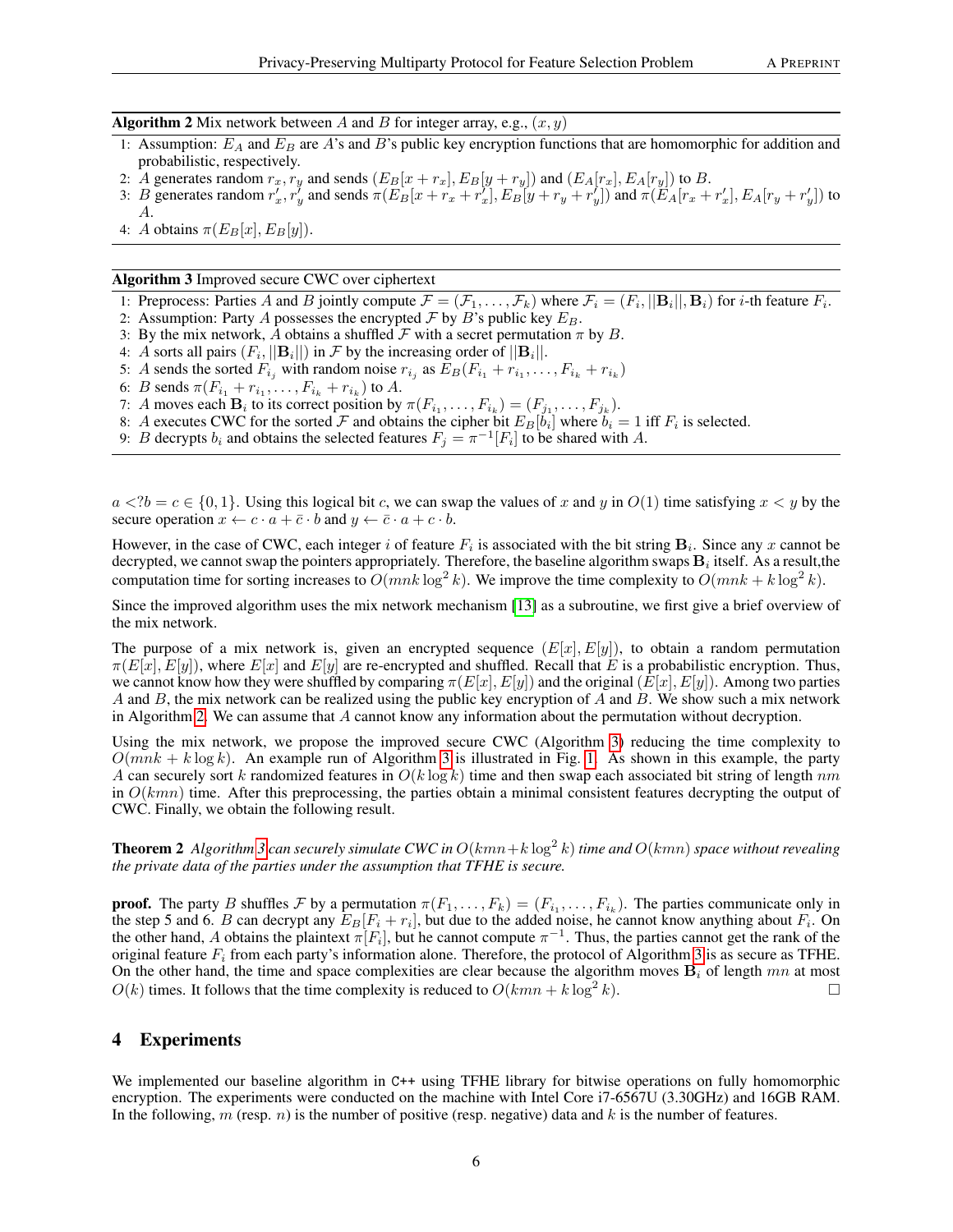

<span id="page-6-0"></span>Figure 1: Improved secure CWC. (1): Parties A and B jointly compute  $B_i$  and  $||B_i||$  for each feature  $F_i$ . (2) and (3): A obtain a shuffled data by the mix network between A and B. (4): A sorts  $F_i$  by  $||\mathbf{B}_i||$ . (5): B receives the rank of  $F_i$ with a random noise  $r_i$  and returns their permutation to A. (6): A moves the bit string  $B_i$  according to the information from B. (7): A and B jointly compute the selected features by  $\pi^{-1}$  and selected features over the renamed space.

Table [4](#page-6-1) shows the time for computing  $B_i$  in three different sizes of mn. As the theoretical time bound  $O(mn)$ suggests, the time linearly increases to the size of mn. We note that  $B_i$  can be computed independently from other  $\mathbf{B}_i$  with  $i \neq j$ , and thus, thery can be computed in parallel.

Table [5](#page-6-2) shows the time for computing  $||\mathbf{B}_i||$  while changing the size of mn and upper bound  $b_{max}$  of bits to store consistency measures. Since there are  $O(mn)$  additions to a  $b_{max}$ -bits integer, the time complexity is  $O(mnb_{max})$ . We can observe that the time per addition linearly increases to  $b_{max}$ . Note that the computation of  $||B_i||$  for all features can be conducted in parallel.

Table [6](#page-7-9) shows the time for swapping a pair of data in the sorting procedure. Since the theoretical time complexity is  $O(mn + b_{max} + \lceil \log k \rceil)$ , the time is mostly dominated by mn.

Since the whole procedure of sorting takes a long time, we estimate it from the time for a single swap in Table [6.](#page-7-9) Table [7](#page-7-10) shows the estimated total time for sorting  $B_i$ 's with OEM sort. Here we assume that all the swaps are conducted in serial (without utilizing parallelism of sorting network).

Table [8](#page-7-11) shows the time for feature selection from sorted list of  $B_i$ 's. The results follow the theoretical time complexity  $O(kmn)$ .

Table 4: Time for computing  $B_i$ 's

<span id="page-6-2"></span>Table 5: Time for computing  $||\mathbf{B}_i||$ 

<span id="page-6-1"></span>

| mn   | time [sec] |      | mn  | $v_{max}$ | time [sec] | $\vert$ time per addition [sec] |
|------|------------|------|-----|-----------|------------|---------------------------------|
| 100  | 6.04       |      | 00  |           | 27.624     | ∪.∠o                            |
| 500  | 30.06      |      | 500 |           | 175.826    |                                 |
| 1000 | 60.14      | 1000 |     | 10        | 394.967    | 0.40                            |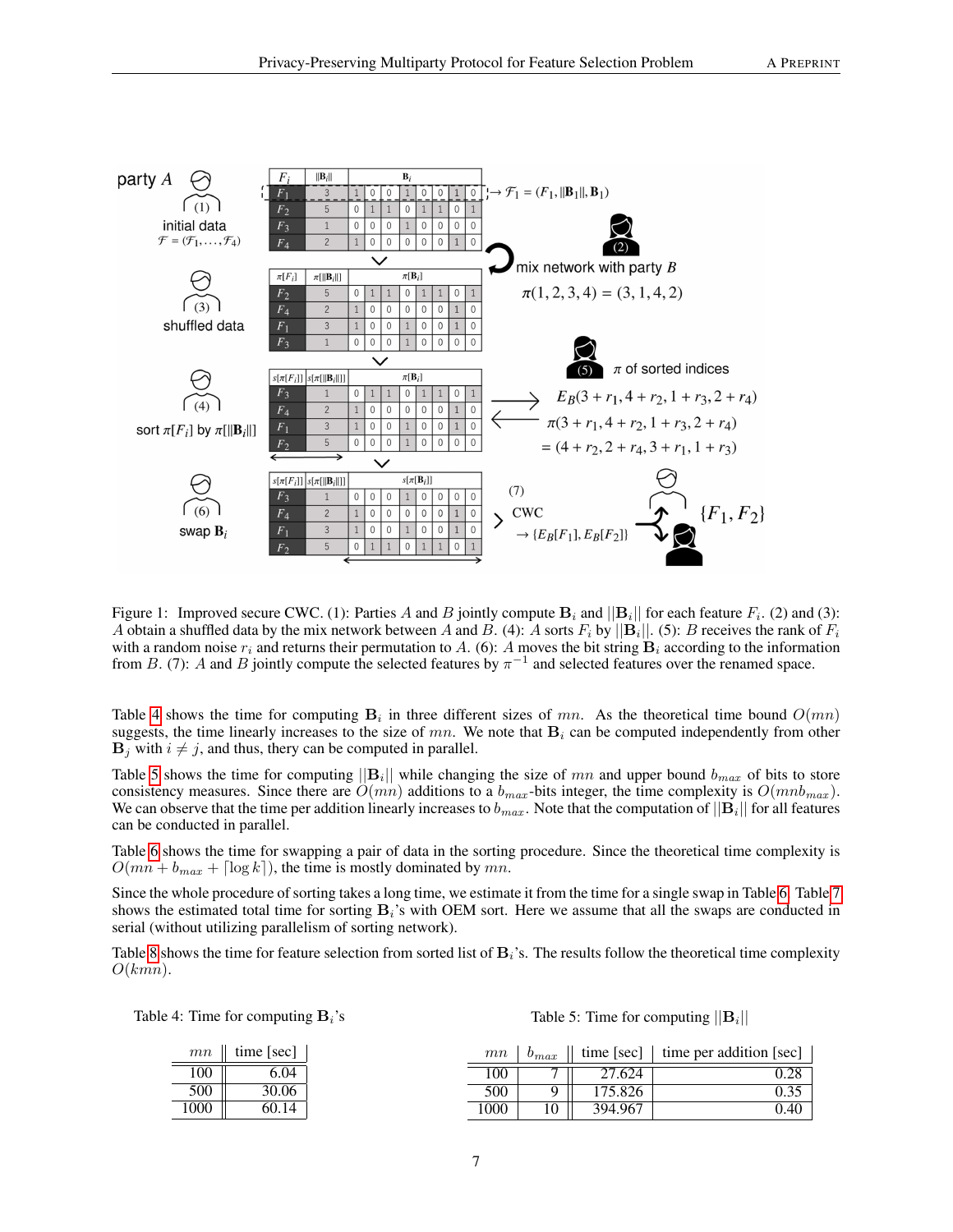| k.  | mn   | $b_{max}$ | $\lceil \log k \rceil$ | time $[sec]$ |
|-----|------|-----------|------------------------|--------------|
| 10  | 100  | 7         | 4                      | 8.88         |
| 10  | 500  | 9         | 4                      | 39.59        |
| 10  | 1000 | 10        | 4                      | 78.05        |
| 50  | 100  |           | 6                      | 9.05         |
| 50  | 500  | 9         | 6                      | 39.73        |
| 50  | 1000 | 10        | 6                      | 78.04        |
| 100 | 100  |           |                        | 9.10         |
| 100 | 500  | 9         |                        | 39.93        |
| 100 | 1000 | 10        |                        | 77.94        |

# <span id="page-7-9"></span>Table 6: Time for swapping a pair of data

|           | Table 7: Estimated total time for sorting B's with |  |  |  |
|-----------|----------------------------------------------------|--|--|--|
| OEM sort. |                                                    |  |  |  |

<span id="page-7-10"></span>

| k.  | mn   | # swaps | time [sec] |
|-----|------|---------|------------|
| 10  | 100  | 63      | 559.57     |
| 10  | 500  | 63      | 2494.23    |
| 10  | 1000 | 63      | 4917.40    |
| 50  | 100  | 543     | 4911.44    |
| 50  | 500  | 543     | 21573.39   |
| 50  | 1000 | 543     | 42376.26   |
| 100 | 100  | 1471    | 13386.10   |
| 100 | 500  | 1471    | 58732.62   |
| 100 | 1000 | 1471    | 114646.80  |

Table 8: Time for feature selection from sorted list of  $B_i$ 's

<span id="page-7-11"></span>

| k   | mn   | time [sec] |
|-----|------|------------|
| 10  | 100  | 111.96     |
| 10  | 500  | 558.17     |
| 10  | 1000 | 1114.24    |
| 50  | 100  | 589.35     |
| 50  | 500  | 2941.07    |
| 50  | 1000 | 5919.71    |
| 100 | 100  | 1179.06    |
| 100 | 500  | 5952.54    |
| 100 | 1000 | 11867.00   |

Table [9](#page-8-8) summarizes the time for each step of our baseline algorithm under the assumption that the parallelism is not used. The table shows that the sorting part is the bottleneck.

As we can see from the experimental results (e.g. Table [9\)](#page-8-8), most of the computational time of the baseline algorithm is spent on sorting. Thus, the implementation of the improved secure CWC is an important future work. Although we have implemented a two-party protocol, our algorithm including the improved secure CWC can be easily extended to general multiparty protocols.

# **References**

- <span id="page-7-7"></span>[1] M. Ajtai and E. Szemerédi J. Komlós. An  $O(n \log n)$  sorting network. In *STOC*, pages 1–9, 1983.
- <span id="page-7-0"></span>[2] H. Almuallim and T.G. Dietteric. Learning boolean concepts in the presence of many irrelevant features. *Artif. Intell.*, 69(1-2):279–30, 1994.
- <span id="page-7-1"></span>[3] N. Attrapadung, G. Hanaoka, S. Mitsunari, Y. Sakai, K. Shimizu, and T. Teruya. Efficient two-level homomorphic encryption in prime-order bilinear groups and a fast implementation in webassembly. In *ASIACCS*, pages 685– 697, 2018.
- <span id="page-7-8"></span>[4] K.E. Batcher. Sorting networks and their applications. In *AFIPS Spring Joint Computing Conference*, pages 307–314, 1968.
- <span id="page-7-2"></span>[5] D. Boneh, E.J. Goh, and K. Nissim. Evaluating 2-DNF formulas on ciphertexts. In *TCC*, pages 325–341, 2005.
- <span id="page-7-3"></span>[6] Z. Brakerski, C. Gentry, and V. Vaikuntanathan. (leveled) fully homomorphic encryption without bootstrapping. In *ITCS*, pages 309–325, 2012.
- <span id="page-7-5"></span>[7] I. Chillotti, N. Gama, M. Georgieva, and M. Izabachène. Tfhe: Fast fully homomorphic encryptionover the torus. *Journal of Cryptology*, 33:34–91, 2020.
- <span id="page-7-6"></span>[8] I. Chillotti, N. Gama, M. Georgieva, and M. Izabachène. TFHE: Fast fully homomorphic encryption library, August 2016. https://tfhe.github.io/tfhe/.
- <span id="page-7-4"></span>[9] C. Gentry. Fully homomorphic encryption using ideal lattices. In *STOC*, pages 169–178, 2009.